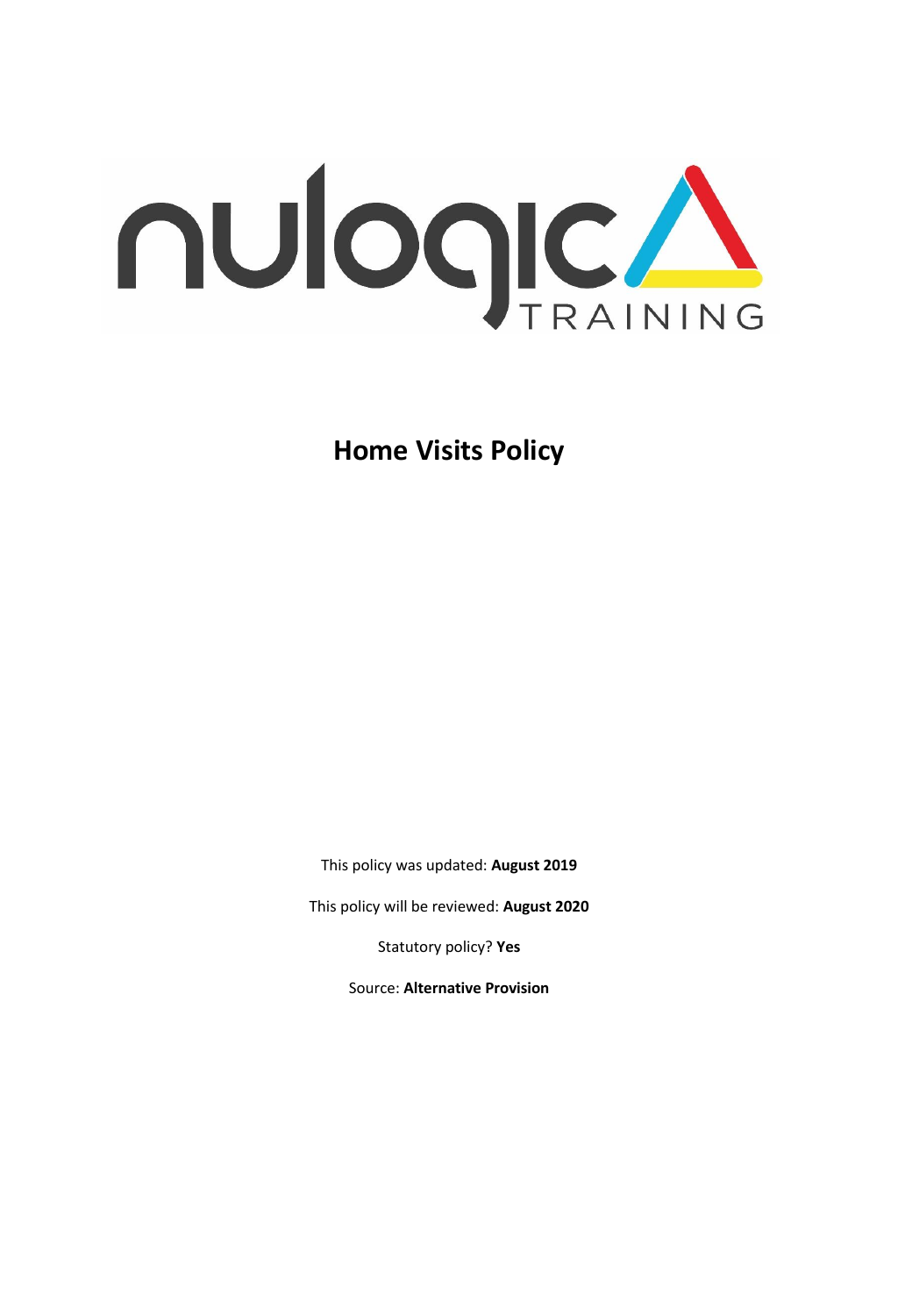# **Introduction**

This policy is designed to protect the safety of all Nulogic staff carrying out home visits. Where home visits take place, a risk assessment should be completed in advance. This will identify any concerns about potential risks and appropriate measures to be taken. If specific information is known about families, this should be added to the risk assessment.

Nulogic's home visits will always take place with staff in pairs or with a member of the local authority. Home visits can only take place when the policy and protocols are fully met. Policy and procedures must be consistently applied.

### **Rationale for Carrying Out Home Visits**

There is a unanimous feeling within Nulogic that the home visits which staff undertake have huge benefits. The insights that staff have gained into each learner's home and background greatly helps them to assess their level of need at our provision and prepare for the learner's entry into the setting. Another major benefit is that the home visits are the start or the continued building of the relationship with parents which is vital if we are to be successful in providing for the needs of the child. It also shows parents that the Nulogic respects them and wants to share their knowledge, which puts the relationship on a more equal footing.

Meeting each child in his or her home environment has proved invaluable for:

- 1) Parents and learners: a visit gives them the opportunity to meet their tutor in a safe environment, where they feel confident and at ease.
- 2) Nulogic staff: a visit provides the opportunity to:
	- Establish early, positive contact.
	- See learners in their own familiar settings.
	- Meet other family members, people and pets who are important to the learners;
	- Understand the problems that learners might encounter in a school setting.

This all helps to get a more complete picture of the learner. Nulogic staff can gain much from observing a child where he or she feels settled and in control.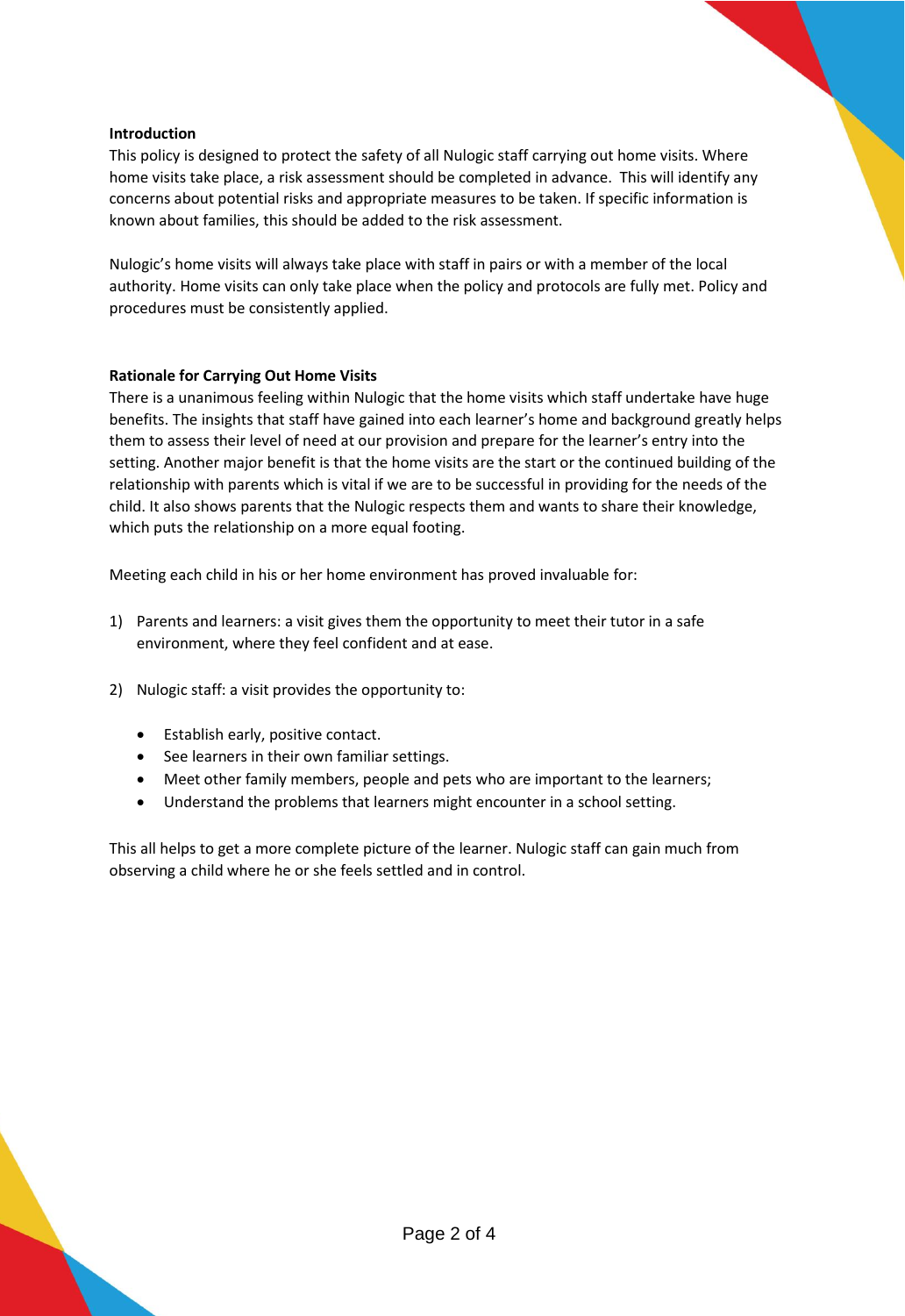#### **Guidelines for Staff**

#### **Structure of Nulogic's Home Visits**

The class tutor and a Learning Support Assistant make each visit together. As well as the obvious safety implications, this allows one to talk to the learner's parents/guardians and the other to focus solely on the learner. This can be the beginning of the relationship between the tutor and the child, especially as staff have been invited into the learner's home. It also means that the parent has focused time with the Tutor or Learning Support Assistant. Thirty minutes is the standard period of time devoted to each home visit. Parents are always telephoned in advance to confirm the appointment.

### **Equipment Needed**

All visits need careful structuring and prepared resources. Visiting staff members will take an information pack with them when visiting a learner and their parents/guardians in their home. This would usually contain course content and the kinds of activities the learner will be participating in. All staff should carry their lanyard with their photo and DBS number on that is visible. Staff should also take a mobile phone for safety reasons, a map to locate addresses or Sat Nav.

### **Before the Visit**

- Show respect for Parents/Carers as equal partners.
- Be a good listener.
- Make appointments in advance and offer alternative dates/times.
- Ensure that parents know when you will arrive, how long you will stay, what will happen, what kinds of questions you will be asking and what information you will bring (Appendix 2 – parents' information sheet).
- Ask them to think about the information they need from you in advance of the meeting.
- Accept the right of a family not to want a home visit.
- Confirm Parents/Carers actual name and title and keep on record. Do not presume that there are two parents with the same surname as the child.
- Do not assume that all Parents/Carers are literate.
- Make sure you consider diversity of social, cultural, racial, religious and sexual orientation.
- Familiarise yourself with the route/ location, parking restrictions etc. before you leave
- Leave details of your visiting schedule with another member of staff